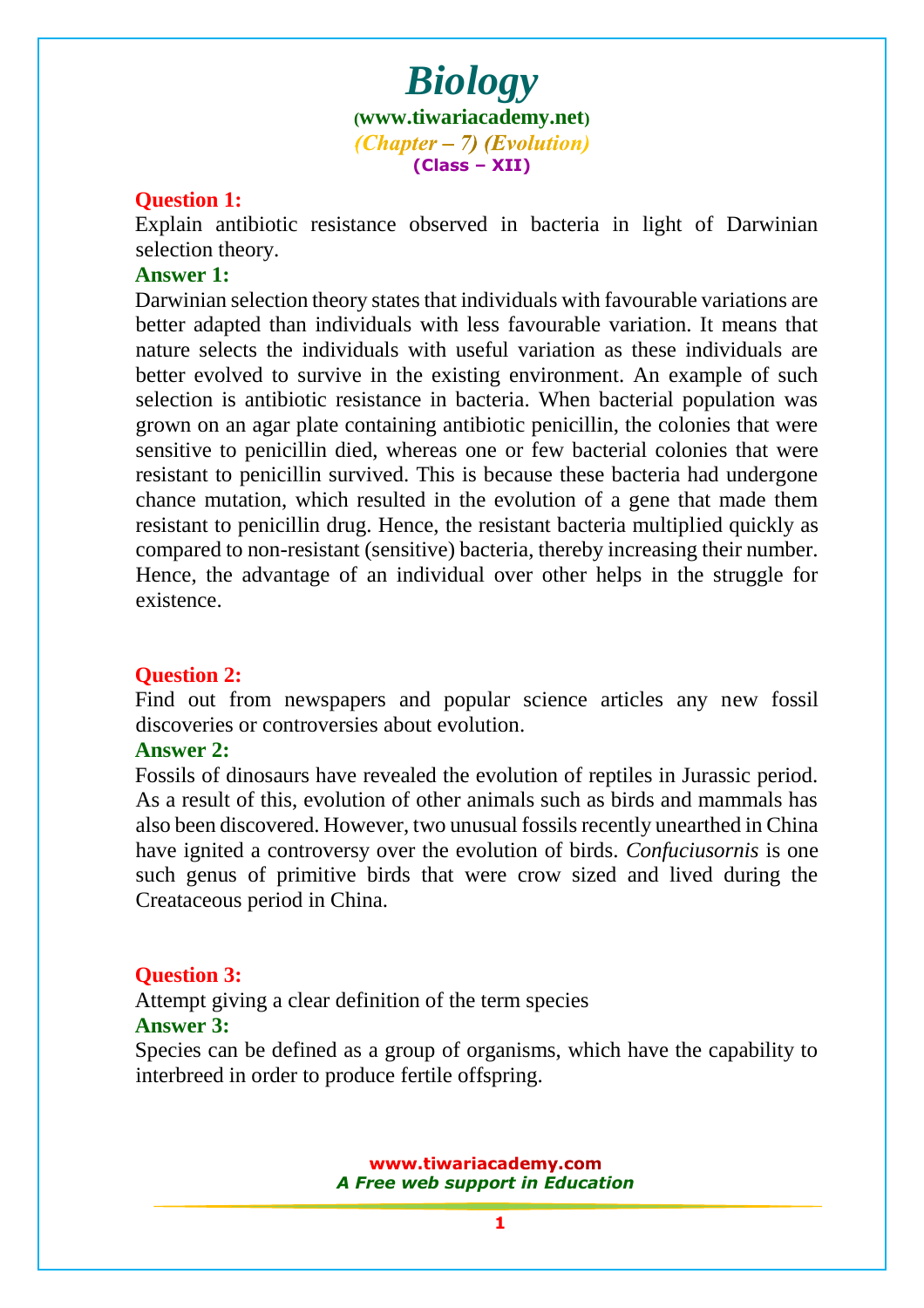## **Question 4:**

Try to trace the various components of human evolution (hint: brain size and function, skeletal structure, dietary preference, etc.)

## **Answer 4:**

The various components of human evolution are as follows.

(i) Brain capacity

(ii) Posture iii. Food / dietary preference and other important features

|    | <b>Name</b>                      | <b>Brain</b><br>capacity | <b>Posture</b>                                                                                      | Food                        | <b>Features</b>                                            |
|----|----------------------------------|--------------------------|-----------------------------------------------------------------------------------------------------|-----------------------------|------------------------------------------------------------|
| 17 | <b>Dryopithec</b><br>us africans |                          | Knuckle<br>walker,<br>walked similar to<br>gorillas<br>and<br>chimpanzees (was<br>more<br>ape-like) | Soft<br>fruit and<br>leaves | Canines<br>large, arms<br>and legs are<br>of equal<br>size |
| 2. | Ramapithe<br><b>CUS</b>          |                          | (more<br>Semi-erect<br>man-<br>like)                                                                | Seeds,<br>nuts              | Canines<br>were small<br>while molars<br>were large.       |

| 3. | Australopit<br>hecus<br>africanus | $450 \text{ cm}^3$        | <b>Full</b><br>erect<br>height<br>posture,<br>(1.05)<br>m)      | <b>Herbivor</b><br>ous (ate<br>fruits) | Hunted with<br>stone<br>weapons,<br>lived at trees,<br>canines and<br>incisors were<br>small        |
|----|-----------------------------------|---------------------------|-----------------------------------------------------------------|----------------------------------------|-----------------------------------------------------------------------------------------------------|
| 4. | Homo<br>habilis                   | 735cm <sup>3</sup>        | Fully<br>erect<br>height<br>posture,<br>$(1.5 \text{ m})$       | Carniv<br>orous                        | <b>Canines</b> were<br>small. They<br>were first<br>tool makers.                                    |
| 5. | Homo<br>erectus                   | 8001100<br>$\text{cm}^3$  | Fully erect<br>posture, height<br>$(1.51.8 \text{ m})$          | Omniv<br>orous                         | They used stone<br>and bone tools<br>for<br>hunting<br>games.                                       |
| 6. | Homo<br>neandertha<br>lnsis       | 13001600<br>$\text{cm}^3$ | <b>Fully erect</b><br>posture, height<br>$(1.5-1.66 \text{ m})$ | Omniv<br>orous                         | Cave dwellers,<br>hides to<br>used<br>their<br>protect<br>bodies,<br>and<br>buried<br>their<br>dead |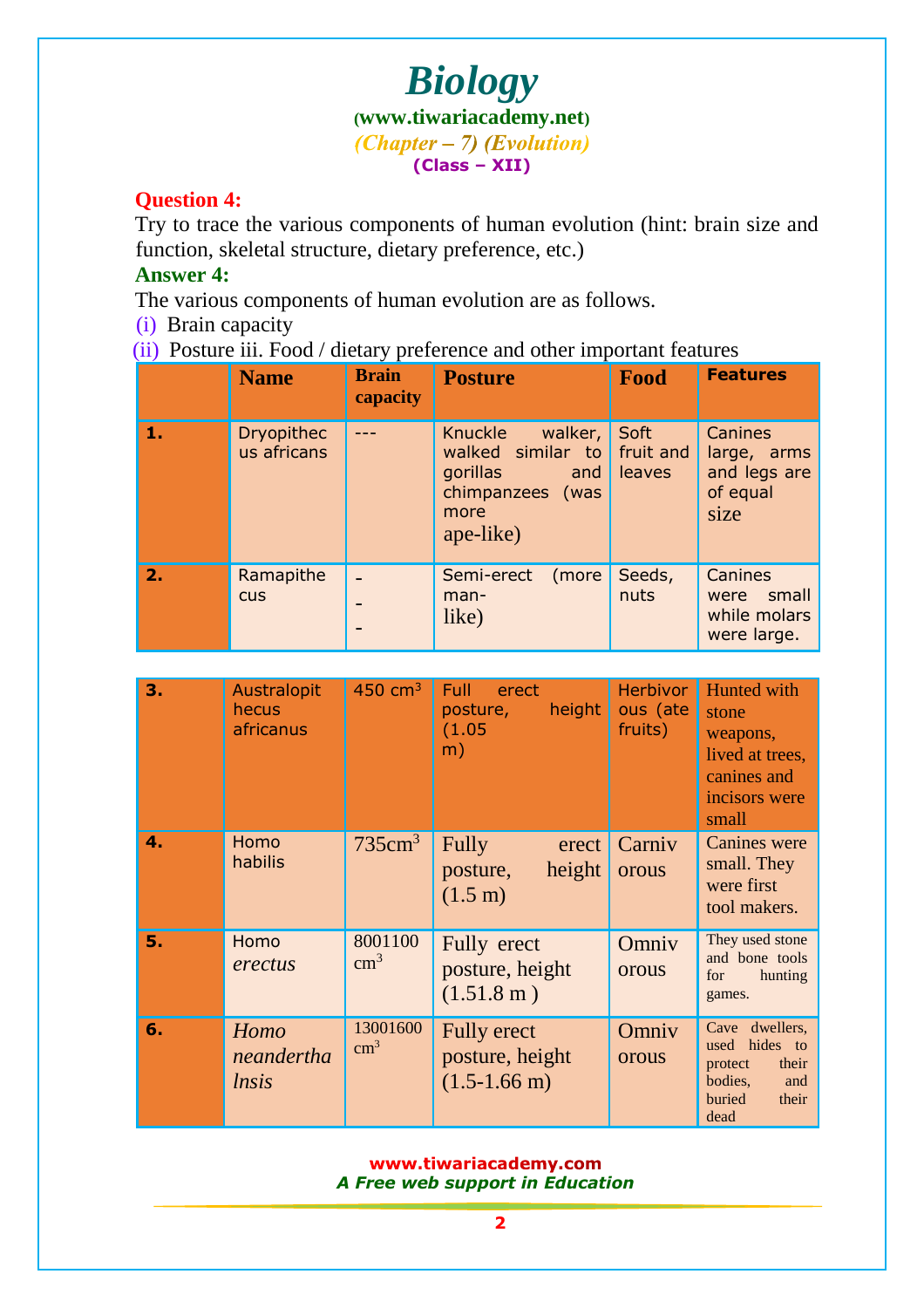| 7. | Homo<br>sapiens<br>fossilis | $1650 \text{ cm}^3$       | Fully erect<br>posture with<br>height $(1.8 \text{ m})$ | Omniv<br>orous | They<br>had<br>strong<br>jaw<br>with<br>teeth<br>close together.<br>They<br>were<br>cave dwellers.<br>made paintings<br>and carvings in<br>the caves.<br>They<br>developed<br>a<br>culture<br>and<br>called<br>were<br>modern<br>first<br>men. |
|----|-----------------------------|---------------------------|---------------------------------------------------------|----------------|------------------------------------------------------------------------------------------------------------------------------------------------------------------------------------------------------------------------------------------------|
| 8. | Homo<br>sapiens<br>sapiens  | 12001600<br>$\text{cm}^3$ | Fully erect posture,<br>height $(1.5-1.8 \text{ m})$    | Omniv<br>orous | They are the<br>living modern<br>men, with high<br>intelligence.<br>They<br>developed art,<br>culture,<br>language,<br>speech,<br>etc.<br>They<br>cultivated<br>and<br>crops<br>domesticated<br>animals                                        |

## **Question 5:**

Find out through internet and popular science articles whether animals other than man have self-consciousness.

## **Answer 5:**

There are many animals other than humans, which have self-consciousness. An example of an animal being self-conscious is dolphins. They are highly intelligent. They have a sense of self and they also recognize others among themselves and others. They communicate with each other by whistles, tailslapping, and other body movements. Not only dolphins, there are certain other animals such as crow, parrot, chimpanzee, gorilla, orangutan, etc., which exhibit self-consciousness.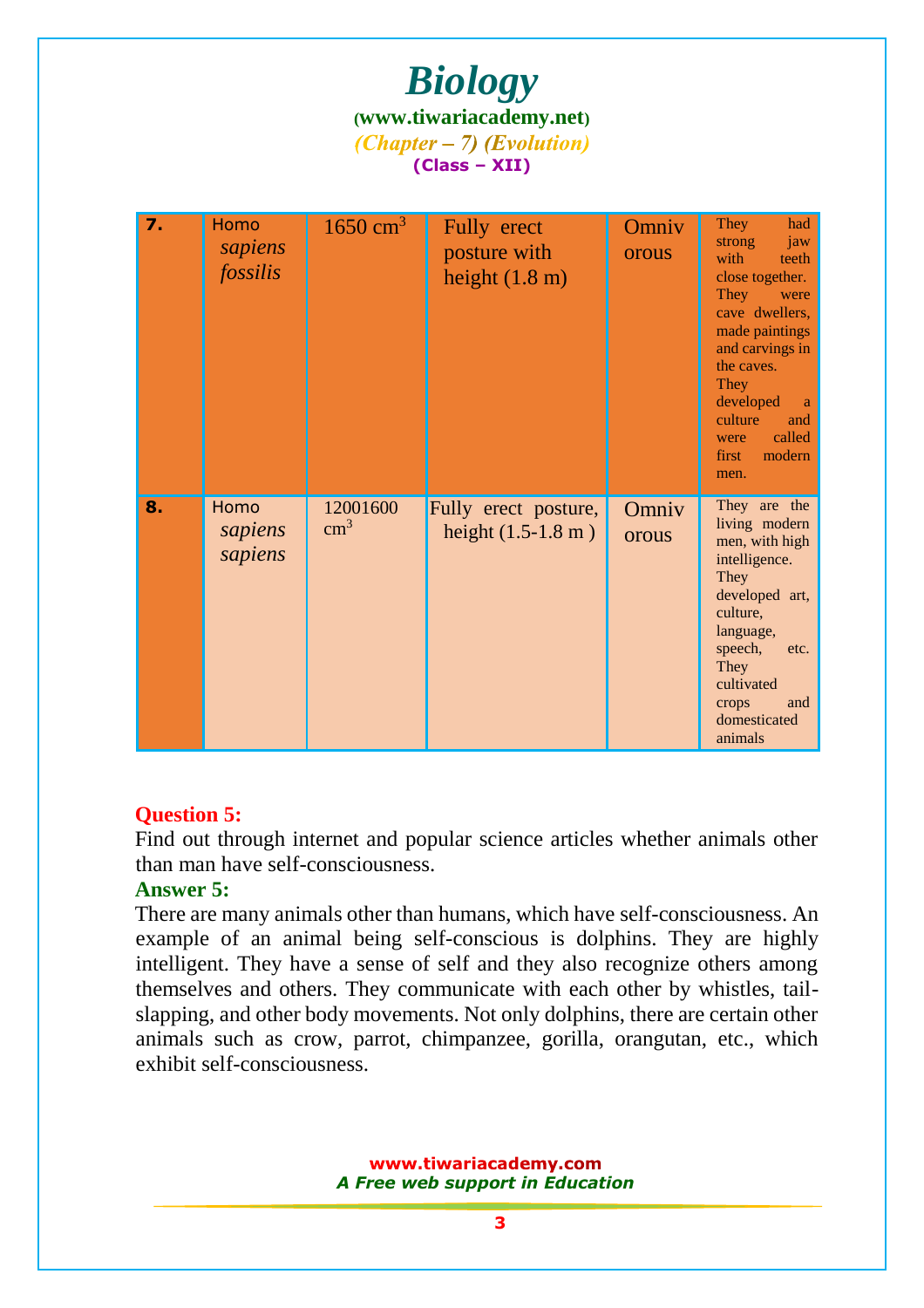## **Question 6:**

List 10 modern-day animals and using the internet resources link it to a corresponding ancient fossil. Name both.

## **Answer 6:**

The modern day animals and their ancient fossils are listed in the following table.

|     | <b>Animal</b> | <b>Fossil</b>     |
|-----|---------------|-------------------|
| 1.  | Man           | Ramapithecus      |
| 2.  | Horse         | Eohippus          |
| 3.  | Dog           | Leptocyon         |
| 4.  | Camel         | Protylopus        |
| 5.  | Elephant      | <b>Moerithers</b> |
| 6.  | Whale         | Protocetus        |
| 7.  | Fish          | Arandaspis        |
| 8.  | Tetrapods     | Icthyostega       |
| 9.  | <b>Bat</b>    | Archaeonycteris   |
| 10. | Giraffe       | Palaeotragus      |

## **Question 7:**

Practise drawing various animals and plants.

### **Answer 7:**

Ask your teachers and parents to suggest the names of plants and animals and practice drawing them. You can also take help from your book to find the names of plants and animals.

## **Question 8:**

Describe one example of adaptive radiation.

## **Answer 8:**

Adaptive radiation is an evolutionary process that produces new species from a single, rapidly diversifying lineage. This process occurs due to natural selection. An [example of adaptive radiation is Darwin finches,](www.tiwariacademy.com) found in Galapagos Island. A large variety of finches is present in Galapagos Island that arose from a single species, which reached this land accidentally. As a result, many new species have evolved, diverged, and adapted to occupy new habitats. These finches have developed different eating habits and different types of beaks to suit their feeding habits. The insectivorous, blood sucking, and other species of finches with varied dietary habits have evolved from a single seed eating finch ancestor.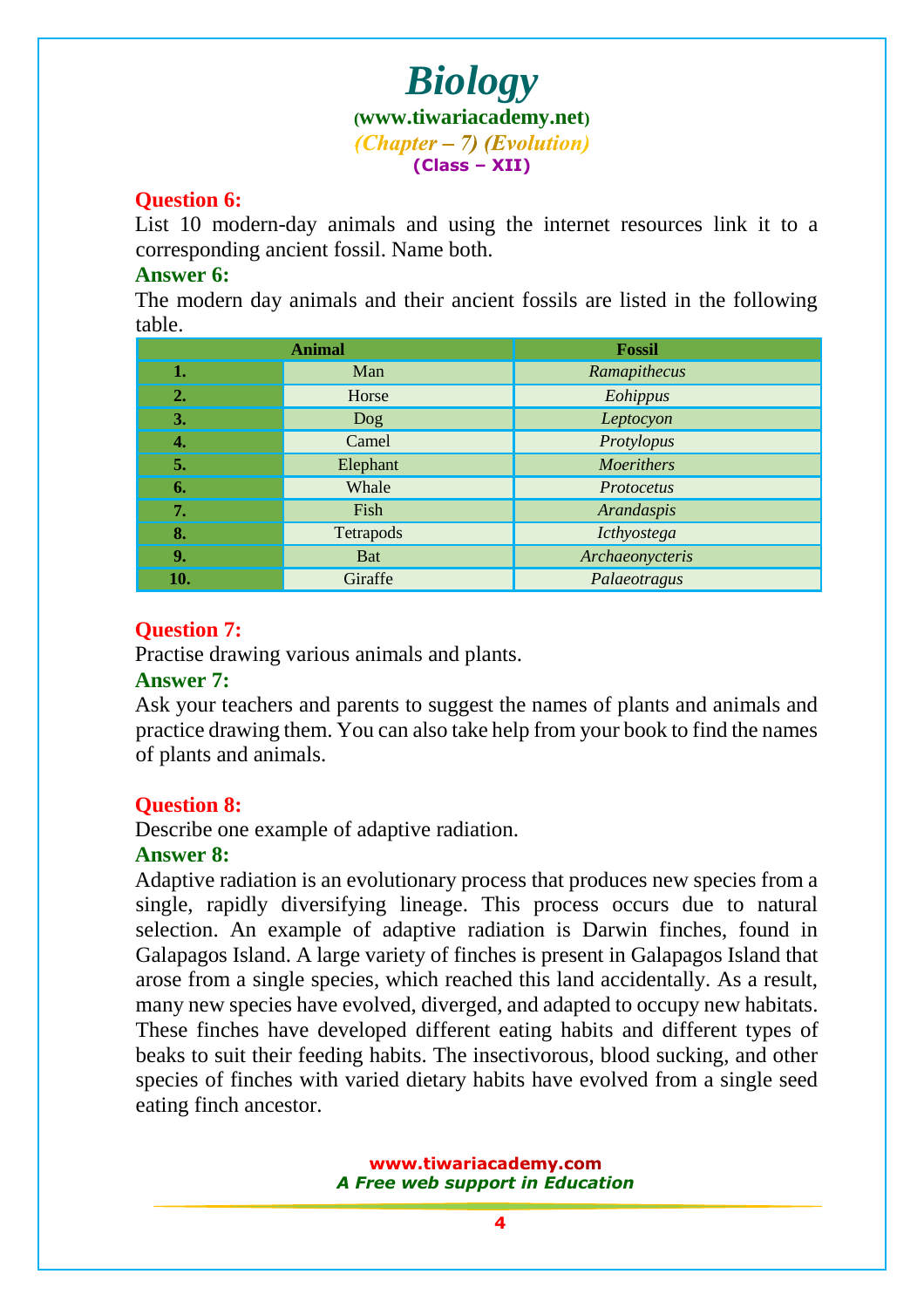## **Question 9:**

Can we call human evolution as adaptive radiation? **Answer 9:**

No, human evolution cannot be called adaptive radiation. This is because adaptive radiation is an evolutionary process that produces new species from a single, rapidly [diversifying lineage, which is not the cas](www.tiwariacademy.com)e with human evolution. Human evolution is a gradual process that took place slowly in time. It represents an example of anagenesis.

## **Question 10:**

Using various resources such as your school library or the internet and discussions with your teacher, trace the evolutionary stages of any one animal say horse.

### **Answer 10:**

The evolution of horse started with *Eohippus* during Eocene period. It involved the following evolutionary stages.

- $\triangleright$  Gradual increase in body size
- $\blacktriangleright$  Elongation of head and neck region
- Increase in the length of limbs and feet<br>
For Gradual reduction of lateral digits<br>
Inlargement of third functional toe<br>
International sensory organ<br>
Development of brain and sensory organ
- Gradual reduction of lateral digits
- Enlargement of third functional toe
- Strengthening of the back
- Development of brain and sensory organs
- $\triangleright$  Increase in the complexity of teeth for feeding on grass

The evolution of horse is represented as